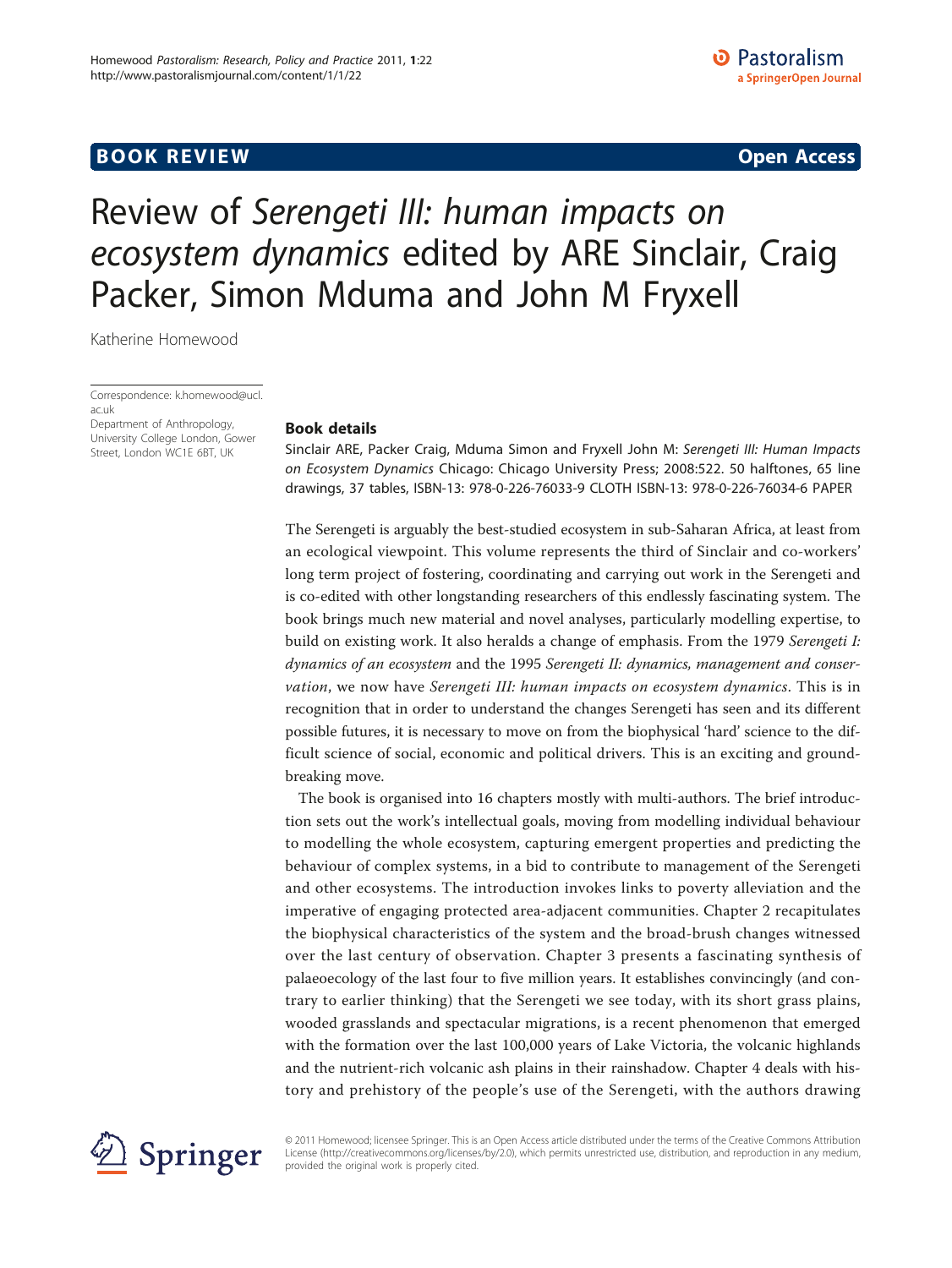primarily on two established Africanist sources: Ehret'[s \(2002\)](#page-5-0) linguistics-based synthesis of the history of different cultural and food-producing traditions across Africa and (Iliffe'[s 1979](#page-5-0), [1987\)](#page-5-0) authoritative histories of the African poor and of Tanzania in particular. Chapter 4 also looks at the spatial distribution of Serengeti grazers, arriving at perhaps unsurprising conclusions that (a) distribution and movement of species relate to soil fertility and rainfall and (b) while domestic livestock distribution diverges strongly from that of wild grazers, this is primarily due to its exclusion from protected areas.

Chapter 5 looks in depth at the sources and drivers of heterogeneity in the Serengeti: how can grassland plains support such astonishing biodiversity? Starting from a formal categorisation of types and levels of heterogeneity, the chapter goes on to give climate, topography, soils, fire, termites and effects of different plant species and formations on soils their due. Intriguingly, no research exists on historical pastoralist land use and livestock management as agents of heterogeneity creating hotspots of nutrient fertility in the Serengeti landscape, despite this having been demonstrated in adjacent systems. Chapter 6 reports on modelling exercises with a view to scope the future effects of climate change. Global climatic model predictions are at odds with empirical local observations, with temperature and rainfall showing distinct local patterns which suggest that wet season rainfall variance will decline and that there will be longer runs of dry or wet years. Together with rising  $CO<sub>2</sub>$ , these changes are predicted to shift the balance between  $C_3$  and  $C_4$  plant species.  $C_3$  and  $C_4$  refer to two groups of plants with different metabolic pathways for carbon fixation in photosynthesis. The two groups respond differently to increasing  $CO<sub>2</sub>$ , with  $C<sub>3</sub>$  production increasing while  $C<sub>4</sub>$  plants down-regulate photosynthesis, leading to greater water use efficiency but lower production overall. The upshot could be a reduced number of herbivores, an increase in dry season standing grass and litter-driving hot fires, a decline in production balanced by an increase in nutrient concentration of forage and a possible expansion of the short grass association component of the ecosystem. The predicted lower incidence of extremely high rainfall events could mean fewer opportunities for tree species to become established and a decline in plant diversity. This exploratory exercise is beautifully explained. At the same time, it is so dependent on poorly known interactions (additive? interactive? feedback effects?) that possible outcomes can range from the unsurprising to the completely counterintuitive. Broadly speaking, lower rainfall translates into less primary production and lower biodiversity, and these effects reverberate through the large mammal community, but not necessarily in predictable ways. Predictions as to a possible decline in livestock numbers around the Serengeti, as a result of postulated increased risks attached to banking wealth in livestock, seem to be particularly open to debate, as do the predictions around human-wildlife conflict.

Chapter 7 gives a useful overview and synthesis of disease interactions in the Serengeti. The various zoonoses and multispecies host reservoirs of pathogens are seen primarily in terms of diseases being introduced into the Serengeti from the surrounding human (tuberculosis) and domestic animal populations (rabies; canine distemper virus; nowextinct rinderpest). It is a moot point as to whether the multispecies nature of these diseases acts to exacerbate or damp down transmission. Intriguingly, disease among top predators may allow higher infectious disease transmission among prey populations, with ultimately adverse effects. Chapter 8 looks at food webs and models the implications of change. To manage the complexities involved, the author focuses on key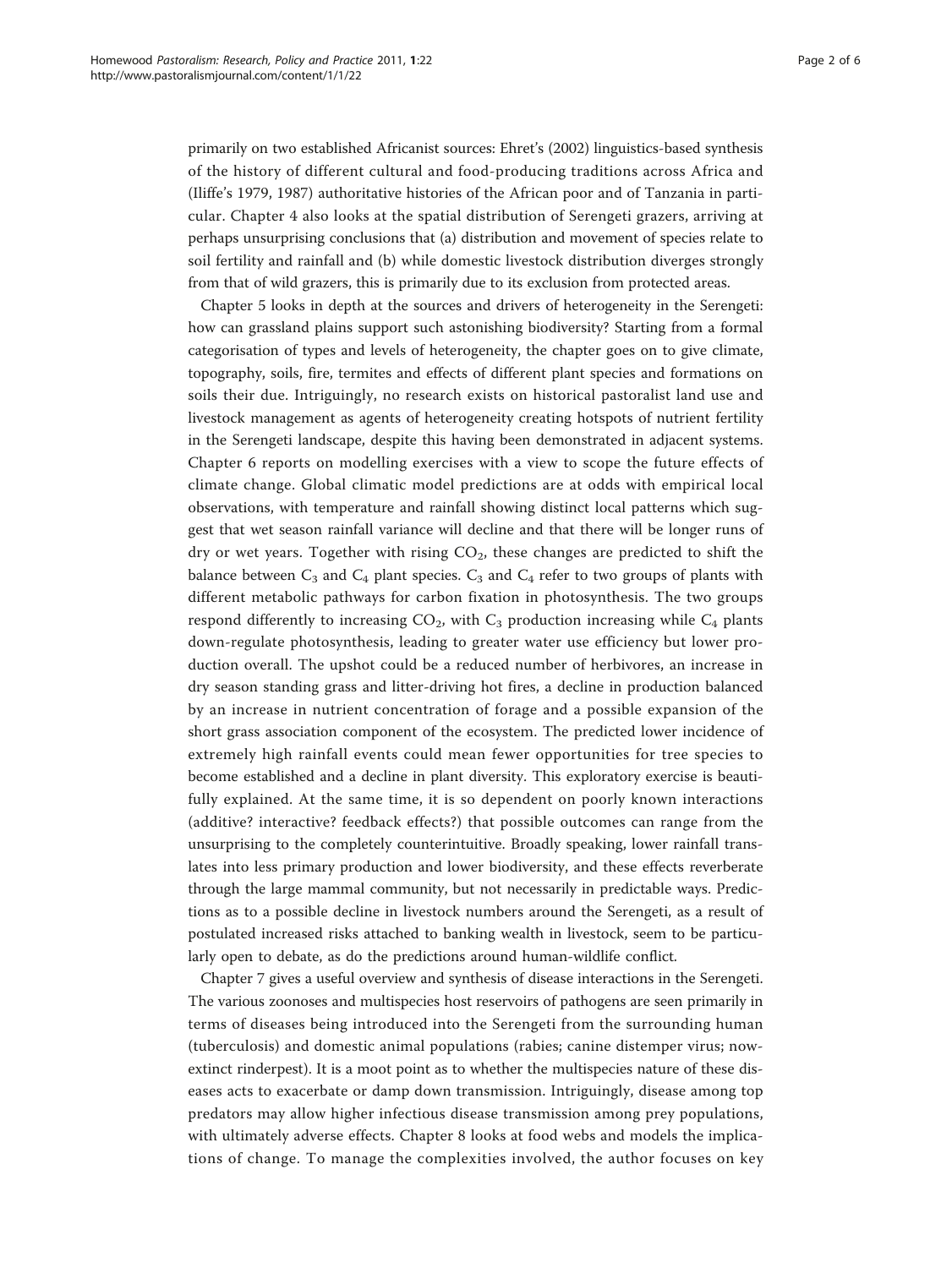components: two top predators (lion, hyena), two major herbivore species (wildebeest, buffalo) and two components of the grasslands (long and short grass associations). Interestingly, it suggests that the eruption of the wildebeest population, despite the positive effects on the extent and rate of grassland production, may be driving a long-term decline of other grazers such as Thompson's gazelle and buffalo.

Chapters 9 through 13 continue the modelling theme with a variety of approaches focusing on different components of the system. Chapter 9 looks at the spatial dynamics and coexistence of Serengeti grazers. Chapter 10 models the hunting behaviour of the peoples bordering the western edge of the Serengeti (Kuria, Ikoma, Sukuma). Using the same household decision-making model as in chapter 10, Chapter 11 begins to convey something of the western Serengeti peoples, their land use, livelihoods and interplay with the Serengeti National Park, estimating that people gain one-third of their income from hunting and selling bushmeat and one-third of households lose 25% of their crops to wildlife damage. Chapter 12 shifts focus to the broader system: the implications of human population growth and of anti-poaching enforcement on the one hand, and on the other, of wildlife management areas [WMAs] intended to foster a flow of economic benefits from conservation and tourism to local people. Chapter 13 contributes an analysis of the economics of land use decisions around the Mara. The Mara is fast becoming one of the more intensively studied areas from the viewpoint of economic returns to different land use choices, especially wildlife-based tourism options, but even so, studies can barely keep pace with the rate at which land tenure arrangements and tourism enterprises are evolving. Interestingly, since this volume appeared, the development of conservancies has in fact moved the state of play in the direction advocated by the authors. Chapter 14 gives a broad-brush synthesis of changes in the Serengeti Mara ecosystem through time, interpreting these largely in terms of Holling'[s \(1973\)](#page-5-0) theoretical frameworks of resilience; slow and fast variables, along with ideas around ideal free distribution, emergent properties of stable equilibrium and limit cycles, and gradual and sudden shifts between multiple stable states. Chapter 15 attempts to disentangle the murky dealings of tourism income and conservation expenditure for Serengeti and Ngorongoro. Sinclair's peroration in chapter 16 considers the roles of fortress and community conservation and of protected areas, with a call for zoning, enforcement and better benefits for communities.

Given the breadth and ambition of this book and the many exciting departures it presents in terms of modelling different aspects of the whole, it seems carping to query the extent to which this collection of papers really tackles human impacts on - and roles in creating - the Serengeti ecosystem. While drawing heavily on Ehret'[s \(2002\)](#page-5-0) inspiring grand canvas of the emergence and spread of different cultures and linguistic traditions and Iliffe'[s \(1979\)](#page-5-0) authoritative broad history, chapter 4 does little to engage with local work immediately in and around the Serengeti and across neighbouring Maasai areas whether by historians ([Waller 1988; Waller and Lamprey 1990](#page-5-0)), oral histories and anthropological work ([Goldman 2003, 2009](#page-5-0); [McCabe 2002](#page-5-0), [2003\)](#page-5-0), colonial historical sources (e.g. St John Grant 1954 as cited by [Pearsall 1957\)](#page-5-0) or to keep up-to-date with archaeological work. As a result, the chapter is misleading in parts. It attributes the arrival of cattle in East Africa to an early introduction of the zebu Bos indicus (refuted by [Marshall 2000\)](#page-5-0). It lacks awareness of the way burning is managed by pastoralist and other customary users around the world (cf. work by [Laris 2002; Bird et al. 2005](#page-5-0)) with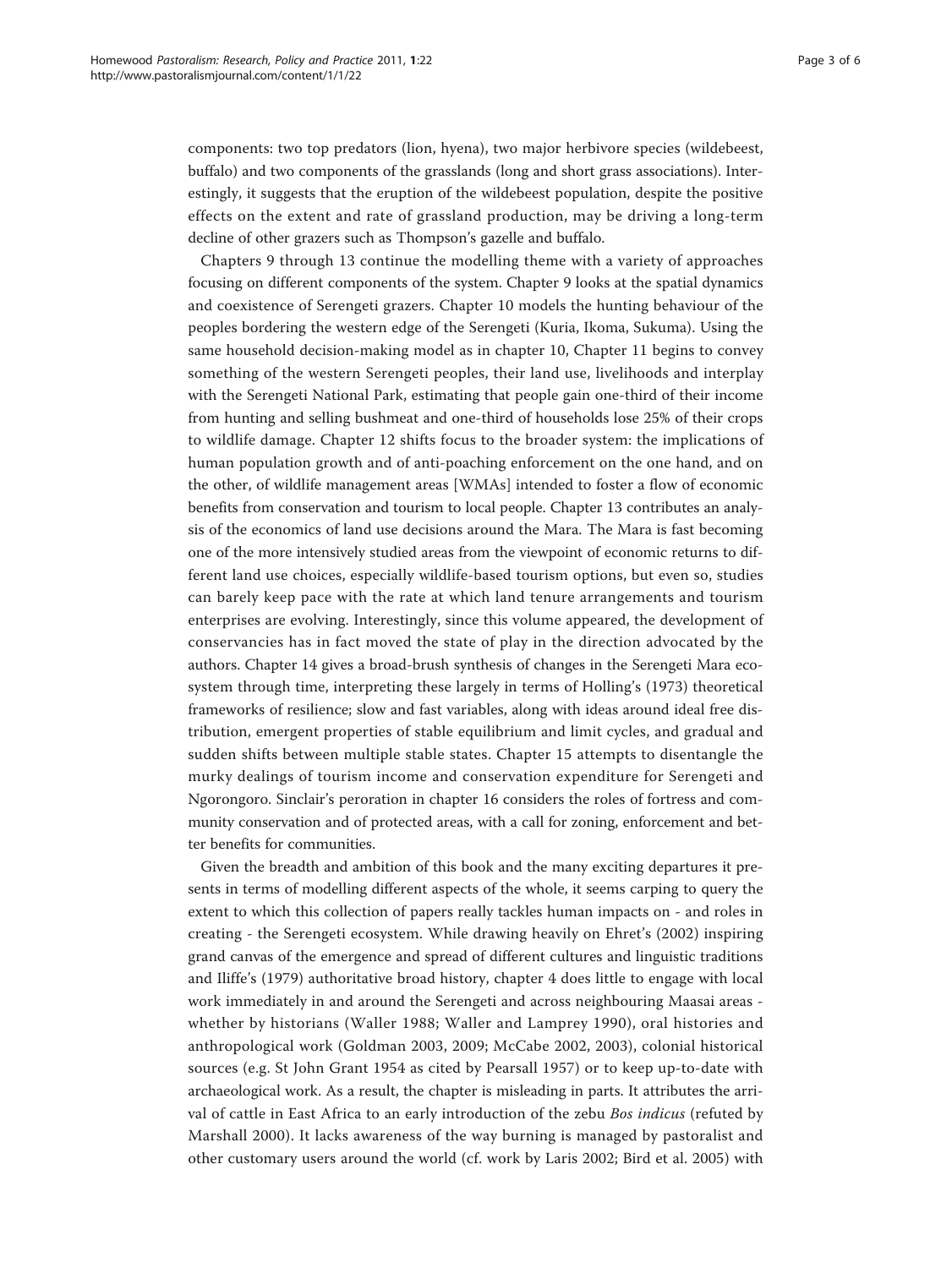the commonly observed use of controlled burning, firebreaks, patch burning and early dry-season burns to produce a mosaic-grazing resource and, importantly, to avoid damaging, uncontrolled hot fires. Classification of land use choices in chapter 4 does not do justice to the ways pastoralist individuals, households and communities have historically shifted between herding, farming, gathering, hunting and (increasingly) wage earning from off-land work, from the colonial days of working as mercenaries for British pacification raids, when they were paid in cattle, to the present situation where off-farm wages make up the second most significant source of household income (after livestock) for most rural Maasai. This poor awareness of pastoralist practices in and around the Serengeti surfaces elsewhere: in chapter 2, the Maasai are characterised as not using fencing, where St John Grant in 1954 as cited by [Pearsall \(1957\)](#page-5-0) clearly recorded the preeviction Serengeti Maasai making extensive use of fences to exclude wildebeest from key short grass plains grazing and water resources; in the present day, fencing is a major issue in and around other Maasai areas (Kitengela and the Mara). Throughout the book, the 1960s' eruption of the wildebeest is attributed solely from the release of rinderpest, but the eviction of a thousand Maasai and tens of thousands or more livestock from use of the short grass plains, along with the cessation of pastoralist practices of fencing off access to key grazing and water resources, is temporally coincident with and arguably likely to have played a part in triggering the eruption of the wild ungulates. Similarly, the 1960s' increase in hot fires and subsequent impacts on vegetation succession is nowhere linked even in part to eviction-related loss of pastoralists' early dry-season burning and of their herds' grazing pressure. These changes would have contributed to the accumulations of dry-season fuel, making the whole system much more subject to hot dry-season fires - as observed wherever indigenous fire management has been curtailed around the world (West African savanna states, USA, Australia). Chapter 5 is unable to evaluate pastoralists as historical agents of present day heterogeneity in the landscape, despite their known role in creating key hotspots in related and neighbouring systems. Though chapters 8 and 9 suggest that the dominance of wildebeest may drive long-term decline and loss of other grazing species, competition between cattle and wildebeest and removal of wildebeest through illegal hunting are nowhere considered as possible agents maintaining diversity.

Chapter 6 is rightly proud of the contribution that, for example, rabies vaccine interventions have made to human and domestic animal health around the Serengeti. However, there is a dangerous lack of any sense of incongruity that human and domestic animal public health interventions occur only as a downstream effect of wildlife concerns. Conservation ecologists should be aware of the way this may trigger an adverse rebound. The refusal of polio vaccine in Nigeria and the recurrent epidemics that ensued were in part driven by the people's resentment at the resources poured into what was seen locally as a lesser health issue while the people's major and pressing primary health care needs were going unmet and (in the case of Nigeria) big killers like measles left unaddressed. 'One Health' (simultaneous and coordinated provision of health measures for human and animal populations through shared systems) offers positive prospects, but it works best where horizontal primary health care systems are built up alongside any vertical, top-down, single disease-focused interventions.

It is not straightforward to strike the balance between the primary interest in ecosystem ecology and ecologists' emerging interest in social, economic and political context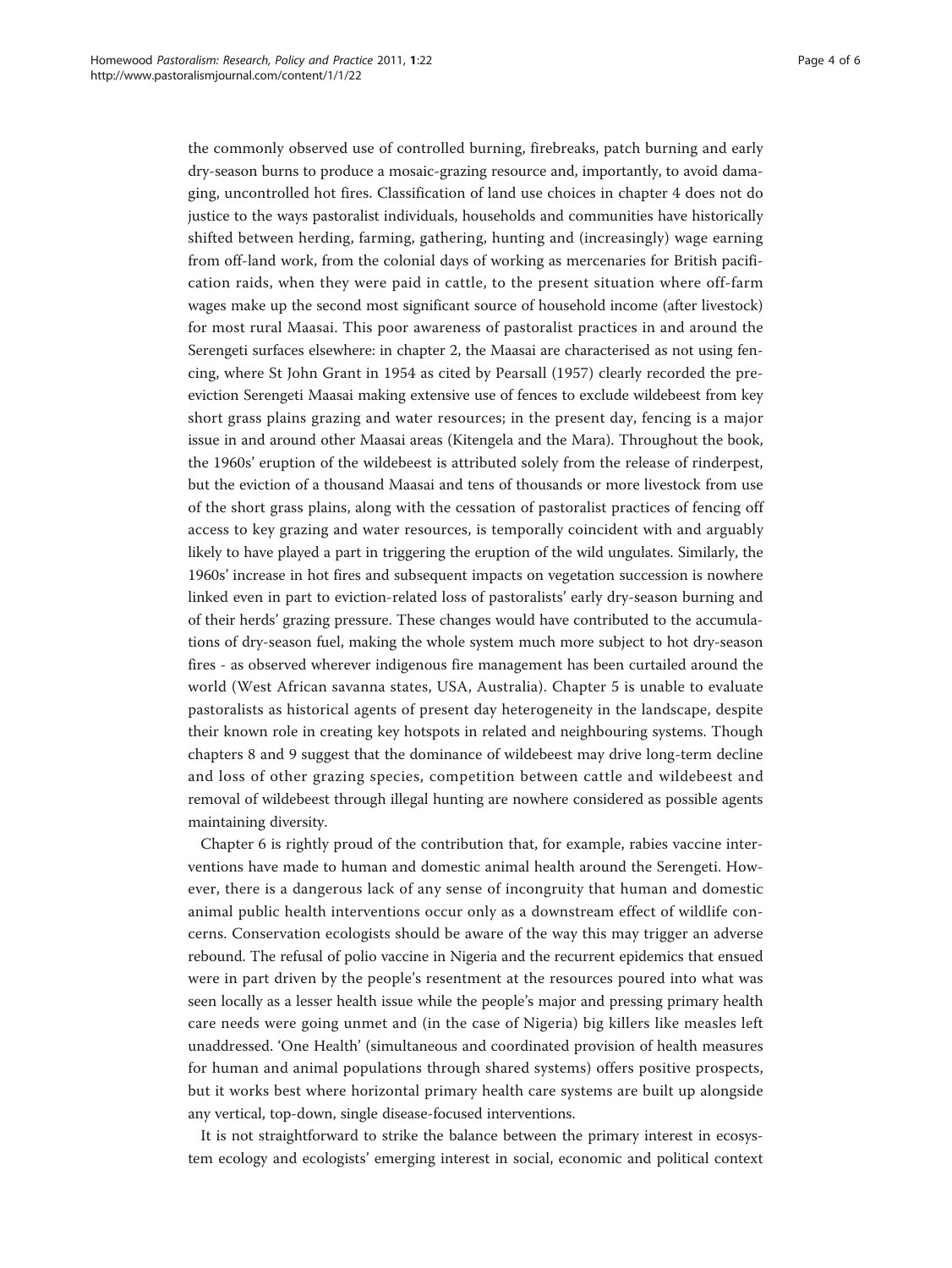and drivers. It is not clear whether this focus on the natural resource base underlies the way the people's strategies appear exclusively natural resource-based (farm, herd, hunt), as do their possible responses to change, as explored in chapters 11 and 12. Off-farm work, rural-urban links and urban migrant remittances do not appear among the livelihood choices and income streams presented though they would normally be salient among even the most remote of rural Tanzanian communities. Though chapter 12 addresses policies and concepts of community-based conservation, there is a rather limited engagement with the widespread issues around governance, financial accountability and elite capture associated with WMAs and other such interventions. Despite the expression of interest in the introduction and clear awareness of costs, as well as benefits of conservation to local communities, there is also a limited engagement with the literature around the Integrated Conservation and Development Projects and community-based conservation.

There is a diplomatic reticence or even silence around both the state capture (by 2007 ministerial decree) of supposedly community revenues from WMAs and about the spate of state-mediated land grabbing around the Serengeti by foreign investors (US financier Tudor Jones in western Serengeti; Ortello Business Company Arab hunting concession in Loliondo adjacent to and continuous with eastern Serengeti). The implications of this process have been analysed elsewhere by, for example, [Igoe and Brockington \(1999\)](#page-5-0) and more generally by [Zoomers \(2010\).](#page-5-0) There is an even louder diplomatic reticence about the income and expenditure figures for the Serengeti and Ngorongoro Conservation Area [NCA]. Without going into detail, the supposed expenditure of around USD 0.5 million per year on community development in NCA is an interesting claim given that these 40,000 people remain among the poorest in Tanzania (and in the world) in terms of assets, income, nutritional status and provision of education, health and infrastructure. The loss from one year to the next of 90% of this reported level of community support is not analysed in any depth. It is an open secret that a large part of NCA income from tourism is in fact diverted in unaccountable ways to bankrolling the ruling Chama Cha Mapinduzi party and that the official figures are dubious at best. The book could convey clearer doubts on reported figures known to be so extraordinarily vulnerable to corruption and lack of transparency.

More broadly, this book shows little awareness of the importance of land and its expropriation by state and/or investors (including conservation agencies) as an issue both for poverty in rural Tanzania and for stoking political anger and resentment against conservation (cf. [McCabe 2002, 2003; Goldman 2003, 2009; Sachedina 2008](#page-5-0) and others for the neighbouring area of Simanjiro). The issue of human/wildlife conflict emerges in several chapters, but nowhere the understanding that this may often be a misleading construct and that, for example, predation losses to livestock are generally very much lower than the expressed anger against wildlife would suggest. The mismatch has been shown not only in Africa, but also in the USA and Europe, to have more to do with political resentment at the imposition of controls by outsiders than it has to do with actual losses. It is increasingly recognised that a very large part of 'human wildlife conflict' is rather a human to human conflict between different interest groups with polarised views as to who should be able to dictate the use of land and wildlife and with generally very different levels of political clout and economic prosperity (see e.g. work by [Manfredo et](#page-5-0)